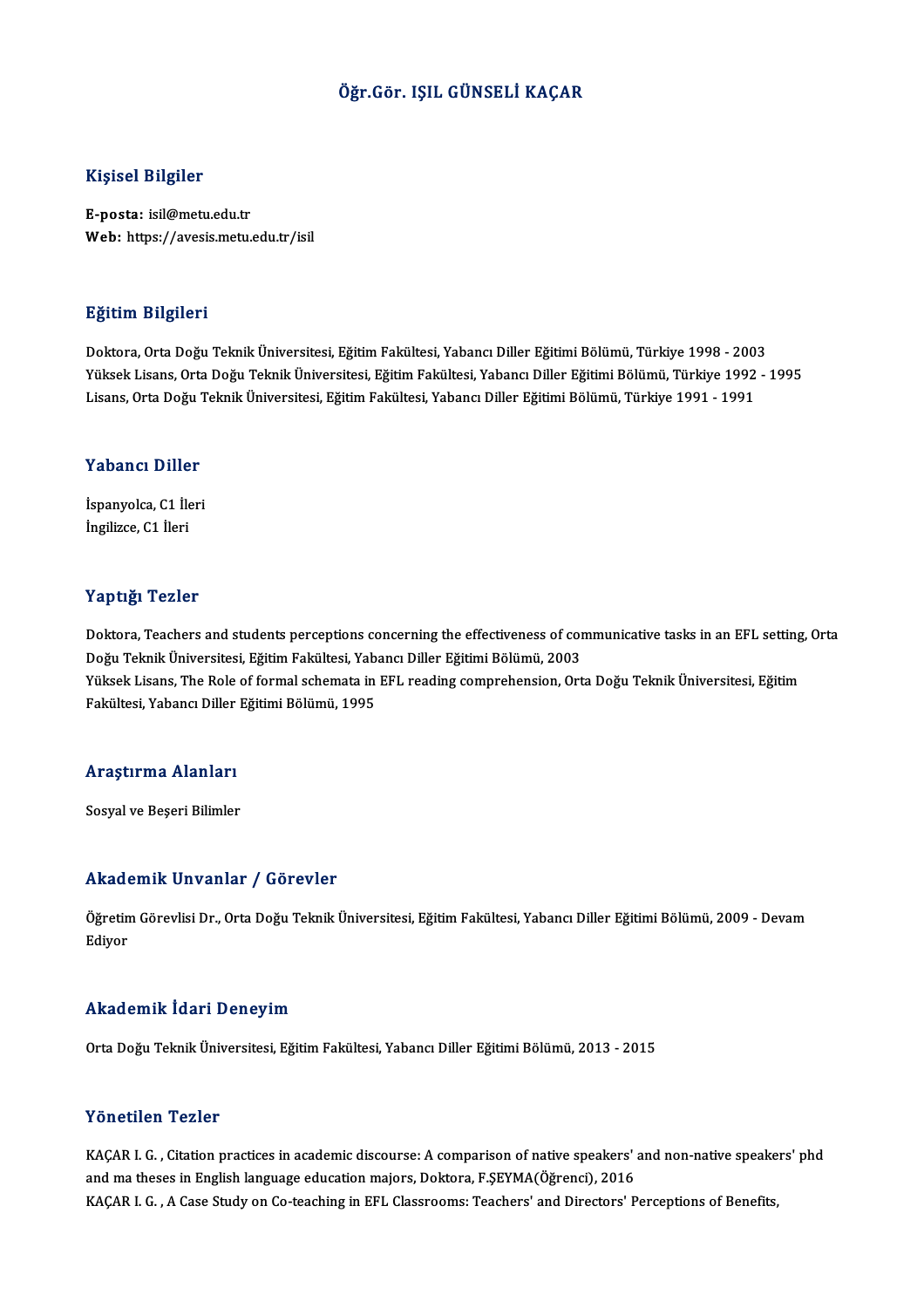Challenges and Suggestions in Workplace Relationships, Yüksek Lisans, P.ÇETİN(Öğrenci), 2016 Challenges and Suggestions in Workplace Relationships, Yüksek Lisans, P.ÇETİN(Öğrenci), 2016<br>KAÇAR I. G. , Yabancı dil olarak ingilizce öğretilen sınıflarda partner öğretmenlik sistemi üzerine bir durum çalışması: iş<br>ilidd Challenges and Suggestions in Workplace Relationships, Yüksek Lisans, P.ÇETİN(Öğrenci), 2016<br>KAÇAR I. G. , Yabancı dil olarak ingilizce öğretilen sınıflarda partner öğretmenlik sistemi üzerine bir durum<br>ilişkilerinde fayda KAÇAR I. G. , Yabancı dil<br>ilişkilerinde faydalar, so<br>P.Çetin(Öğrenci), 2016<br>KAÇAR I. Ç., ÖZKAN VII ilişkilerinde faydalar, sorunlar ve öneriler üzerine öğretmenlerin ve yöneticilerin görüşleri., Yüksek Lisans,<br>P.Çetin(Öğrenci), 2016<br>KAÇAR I. G. , ÖZKAN YILDIRIM S., A game-based application on english vocabulary acquisit

P.Çetin(Öğrenci), 2016<br>KAÇAR I. G. , ÖZKAN YILDIRIM S., A game-based ap<sub>l</sub><br>context, Yüksek Lisans, M.AKKUZU(Öğrenci), 2015

## context, Yüksek Lisans, M.AKKUZU(Öğrenci), 2015<br>Diğer Dergilerde Yayınlanan Makaleler

- Iger Dergilerde Yayınlanan Makaleler<br>I. A case study of Turkish pre-service teachers of English in an international exchange program: ELF<br>2014 WE perspectives A case study of Turki<br>and WE perspectives and WE perspectives<br>KACAR I. G. and WE perspectives<br>KAÇAR I. G.<br>EURASIAN JOURNAL OF APPLIED LINGUISTICS, cilt.7, sa.1, ss.435-457, 2021 (ESCI İndekslerine Giren Dergi)<br>A Composison of Turkish and English I.1 Writons' Citation Prestises in Dostanal and Me
- II. A Comparison of Turkish and English L1 Writers' Citation Practices in Doctoral and Master's Theses<br>DOĞAN F. S., YAĞIZ O., KAÇAR I. G. EURASIAN JOURNAL OF APPLIED L<br>A Comparison of Turkish and E<br>DOĞAN F. Ş. , YAĞIZ O., KAÇAR I. G.<br>Erringen Üniversitesi Eğitim Feltült A Comparison of Turkish and English L1 Writers' Citation Practices in Doctoral and Master's Theses<br>DOĞAN F. Ş. , YAĞIZ O., KAÇAR I. G.<br>Erzincan Üniversitesi Eğitim Fakültesi Dergisi, cilt.20, sa.3, ss.842-855, 2018 (Diğer
- III. An investigation of the citation transformation types in MA and PhD theses<br>Dogan F. S., YAĞIZ O., KACAR I. G. Erzincan Üniversitesi Eğitim Fakül<br>An investigation of the citatio:<br>Dogan F. S. , YAĞIZ O., KAÇAR I. G.<br>INTERNATIONAL JOURNAL FOR E An investigation of the citation transformation types in MA and PhD theses<br>Dogan F. S. , YAĞIZ O., KAÇAR I. G.<br>INTERNATIONAL JOURNAL FOR EDUCATIONAL INTEGRITY, cilt.14, 2018 (ESCI İndekslerine Giren Dergi)<br>FEL taasbars' pe Dogan F. S. , YAĞIZ O., KAÇAR I. G.<br>INTERNATIONAL JOURNAL FOR EDUCATIONAL INTEGRITY, cilt.14, 2018 (ESCI İndeksler<br>IV. EFL teachers' perceptions about an online CALL training. A case from Turkey
- INTERNATIONAL JOURNAL FOR EDUCAT.<br>EFL teachers' perceptions about an<br>CENGİZ B.C. , SEFEROĞLU G., KAÇAR I. G.<br>THE EUROCALL PEVIEW, cit 25, cc 29, 27. EFL teachers' perceptions about an online CALL training. A case from Turke<br>CENGİZ B. C. , SEFEROĞLU G., KAÇAR I. G.<br>THE EUROCALL REVIEW, cilt.25, ss.29-37, 2017 (Diğer Kurumların Hakemli Dergileri)<br>Persentions of pre servi CENGİZ B. C. , SEFEROĞLU G., KAÇAR I. G.<br>THE EUROCALL REVIEW, cilt.25, ss.29-37, 2017 (Diğer Kurumların Hakemli Dergileri)<br>V. Perceptions of pre service teachers of English towards grammar teaching in the Turkish conte
- THE EUROCALL REVIEV<br>Perceptions of pre se<br>KAÇAR I. G. , ZENGİN B.<br>Journal of Language and Perceptions of pre service teachers of English towards grammar teaching in the Turkish contex<br>KAÇAR I. G. , ZENGİN B.<br>Journal of Language and Linguistics Studies, cilt.9, sa.1, ss.50-80, 2013 (Diğer Kurumların Hakemli Derg

KAÇAR I. G. , ZENGİN B.<br>Journal of Language and Linguistics Studies, cilt.9, sa.1, ss.50-80, 2013 (Diğer Kurumların Hakemli Dergileri)<br>VI. İngilizceyi yabancı dil olarak öğrenenlerin dil öğrenme ile ilgili inançları, öğren Journal of Language and Linguistics Studies, cilt.9, sa.1, ss.50-80, 2013 (Diğer Kurumların Hakemli Dergileri)<br>İngilizceyi yabancı dil olarak öğrenenlerin dil öğrenme ile ilgili inançları, öğrenme yöntemleri, d<br>Öğrenme ama İngilizceyi yabancı di<br>öğrenme amaçları ve<br>KAÇAR I. G. , ZENGİN B.<br>Journal of Language an

Journal of Language and Linguistic Studies, cilt.5, sa.1, ss.55-89, 2009 (Diğer Kurumların Hakemli Dergileri)

### Kitap & Kitap Bölümleri

Itap & Kitap Bölümleri<br>I. Prospective Turkish EFL Teachers' and K-12 Students' Perspectives on the Flipped Classroom<br>Kasar L.C Person<br>Prospecti<br>Kaçar I. G.<br>TESOL in t Prospective Turkish EFL Teachers' and K-12 Students' Perspectives on the Flipped Classroom<br>Kaçar I. G.<br>TESOL in the 21st century: Challenges and Opportunities, Zübeyde Sinem Genç,Işıl Günseli Kaçar, Editör, Peter<br>Lang Publ

Kaçar I. G.<br>TESOL in the 21st century: Challenges and Opp<br>Lang Publishing, Inc., Berlin, ss.349-394, 2020<br>Redefining English Language Teaching an TESOL in the 21st century: Challenges and Opportunities, Zübeyde Sine<br>Lang Publishing, Inc., Berlin, ss.349-394, 2020<br>II. Redefining English Language Teaching and Teacher Education<br>Kasar J.C.

Lang Publishing, Inc., Berlin, ss.349-394, 2020<br>II. Redefining English Language Teaching and Teacher Education<br>Kaçar I. G.

Redefining English Language Teaching and Teacher Education<br>Kaçar I. G.<br>TESOL in the 21st century: Challenges and Opportunities, Zübeyde Sinem Genç,Işıl Günseli Kaçar, Editör, Peter<br>Lang Puhlishing Jne, Perlin, 99,11,17,202 Kaçar I. G.<br>TESOL in the 21st century: Challenges and O<br>Lang Publishing, Inc., Berlin, ss.11-17, 2020<br>Plegging in an Autonomous, Constructi TESOL in the 21st century: Challenges and Opportunities, Zübeyde Sinem Genç,Işıl Günseli Kaçar, Editör, Peter<br>Lang Publishing, Inc., Berlin, ss.11-17, 2020<br>III. Blogging in an Autonomous. Constructivist and Blended Learnin

### Lang Publishing, Inc., Berlin, ss.11-17, 2<br>Blogging in an Autonomous. Const<br>Turkish EFL Pre-service Teachers<br>Kasar I C Blogging<br>Turkish E<br>Kaçar I. G.<br>Technolog

Turkish EFL Pre-service Teachers<br>Kaçar I. G.<br>Technology and the Psychology of Second Language Learners and Users, Mark R. Freiermuth,Nourollah<br>Zarrinshedi, Editär, Magmillan Reference, Zug, se 145, 174, 2020. Kaçar I. G.<br>Technology and the Psychology of Second Language Learners an<br>Zarrinabadi, Editör, Macmillan Reference, Zug, ss.145-174, 2020<br>Kritik Olay İngelemesinin İngilizee Öğretmeni Adevlerunu Zarrinabadi, Editör, Macmillan Reference, Zug, ss.145-174, 2020

IV. Kritik Olay İncelemesinin İngilizce Öğretmeni Adaylarının Mesleki Gelişimine VeKimlik Oluşumuna Ka<br>KAÇAR I. G. Kritik Olay İncelemesinin İngilizce Öğretmeni Adaylarının Mesleki Gelişimine VeKimlik Oluşumuna Ka<br>KAÇAR I. G.<br>Eğitim Bilimlerinde Örnek Araştırmalar, Adem İşcan, Editör, Nobel Akademik Yayıncılık, Ankara, ss.827-856, 2018 KAÇAR I. G.<br>Eğitim Bilimlerinde Örnek Araştırmalar, Adem İşcan, Editör, Nobel Akademik Yayıncılık, Ankara, ss.827-856, 2<br>V. ELF-aware pre-service teacher education to promote glocal interactions: A case study in Turkey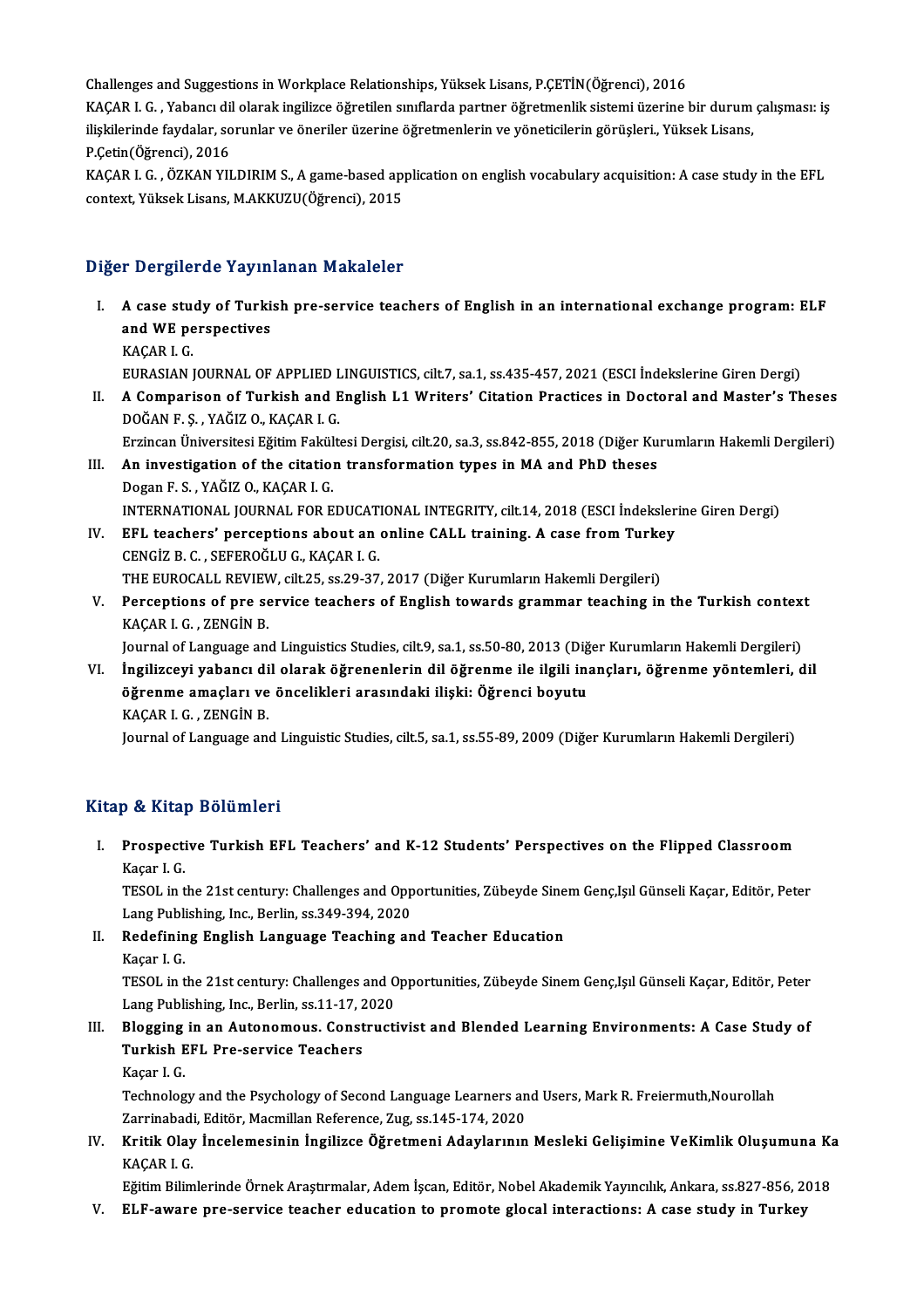KAÇAR I. G., BAYYURT KERESTECİOĞLU Y.

KAÇAR I. G. , BAYYURT KERESTECİOĞLU Y.<br>Conceptual Shifts and Contextualized Practices in Education for Glocal Interaction - Issues and Implications, Selvi, KAÇAR I. G. , BAYYURT KERESTECİOĞLU Y.<br>Conceptual Shifts and Contextualized Practices in 1<br>A.F. Rudoph, N., Editör, Springer, ss.77-104, 2018<br>Tunkish EEL, Pre servise Tessbers", Attitudes Conceptual Shifts and Contextualized Practices in Education for Glocal Interaction - Issues and Implications, Selvi,<br>A.F. Rudoph, N., Editör, Springer, ss.77-104, 2018<br>VI. Turkish EFL Pre-service Teachers" Attitudes toward

A.F. Rudoph, N., Editör, Springer, ss.77-104,<br>Turkish EFL Pre-service Teachers" Att<br>Learning Environments: A Case Study<br>KACAP L.C Turkish E<mark>F</mark><br>Learning F<br>KAÇAR I. G.<br>Intelligent E Learning Environments: A Case Study<br>KAÇAR I. G.<br>Intelligent Design of Interactive Multimedia Listening Software, Türel Vehbi, Editör, IGI Global, Pennsylvania,

KAÇAR I. G.<br>Intelligent Design<br>ss.357-404, 2015<br>Coogle Search Intelligent Design of Interactive Multimedia Listening Software, Türel Vehbi, Editör, IGI Global, Pennsylvania,<br>ss.357-404, 2015<br>VII. Google Search Applications in Foreign Language Classes at Tertiary Level: A Case Study i

### ss.357-404, 2015<br>Google Search A<br>Turkish Context<br>ZENCIN B. KACAB Google Search Applic<br>Turkish Context<br>ZENGİN B., KAÇAR I. G.<br>Intelligent Design of Int

ZENGIN B., KAÇAR I. G.

Turkish Context<br>ZENGİN B., KAÇAR I. G.<br>Intelligent Design of Interactive Multimedia Listening Software, Türel Vehbi, Editör, IGI Global, Pennsylvania,<br>ss.313-357, 2015

### Hakemli Kongre / Sempozyum Bildiri Kitaplarında Yer Alan Yayınlar

- akemli Kongre / Sempozyum Bildiri Kitaplarında Yer Alan Yayınlar<br>I. The Impact of an Online Co-Mentoring Project on Turkish EFL Preservice Teachers: Benefits and<br>Challanges Finn Rong.<br>The Impact<br>Challenges The Impa<br>Challenge<br>Kaçar I. G.<br>2nd II TEP Challenges<br>Kaçar I. G.<br>2nd ILTERG CONFERENCE, Ankara, Türkiye, 16 - 17 Ekim 2020, ss.32-33
	-

- Kaçar I. G.<br>2nd ILTERG CONFERENCE, Ankara, Türkiye, 16 17 Ekim 2020, ss.32-33<br>II. The Impact of Flipped Teaching on EFL Preservice Teachers' Professional Development: A Reflective<br>Socio constructive Perspective 2nd ILTERG CONFERENCE, Ankara,<br>The Impact of Flipped Teaching<br>Socio-constructive Perspective<br>Kasar L.C. The Impa<br>Socio-cor<br>Kaçar I. G.<br>11th ELT I Socio-constructive Perspective<br>Kaçar I. G.<br>11th ELT Research Conference, Çanakkale, Türkiye, 3 - 05 Eylül 2020, ss.74<br>Persentions of EEL Learners tewards the Impest of Verhal Teacher
	-

Kaçar I. G.<br>11th ELT Research Conference, Çanakkale, Türkiye, 3 - 05 Eylül 2020, ss.74<br>III. Perceptions of EFL Learners towards the Impact of Verbal Teacher Immediacy Behaviors on Their<br>Metivation to Learn English 11th ELT Research Conference,<br>Perceptions of EFL Learners<br>Motivation to Learn English<br><sup>Thu tien 7, KACAB LC</sup> Perceptions of EFL L<br>Motivation to Learn<br>ÜNLÜER Z., KAÇAR I. G.<br>12th METU Internations Motivation to Learn English<br>ÜNLÜER Z., KAÇAR I. G.<br>12th METU International ELT Convention, Ankara, Türkiye, 25 - 26 Mayıs 2015, ss.222-256

UNLUER Z., KAÇAR I. G.<br>12th METU International ELT Convention, Ankara, Türkiye, 25 - 26 Mayıs 2015, ss.222-256<br>IV. A Case Study on the impact of an E-Mentoring Project on Preservice Teachers'xx Professional<br>Development 12th METU International ELT Convention, Ankara, T<br>A Case Study on the impact of an E-Mentoring<br>Development on Written Feedback Provision<br>KACAR LC A Case Stu<br>Developme<br>KAÇAR I. G.<br>ICONELE 26 Development on Written Feedback Provision<br>KAÇAR I. G.<br>ICONFLE 2017, 20 - 21 Ekim 2017

KAÇAR I. G.<br>ICONFLE 2017, 20 - 21 Ekim 2017<br>V. Interpersonal Dimensions of EFL Preservice Teachers'xx Blog Discourse: A Systemic Functional<br>Perspective **ICONFLE 201<br>Interperson<br>Perspective<br>KACAB L.C** Interperso<br>Perspectiv<br>KAÇAR I. G.<br>Internation: Perspective<br>KAÇAR I. G.<br>International Social Sciences and Humanities Berlin Conference, 18 - 21 Mayıs 2017

- VI. The promotion of an interaction rich L2 classsroomcontext: A case study in the Turkish context fromthe perspective of novice and expert teachers The promotion of an interaction<br>from the perspective of novice a<br>TOKDEMİR DEMİREL E., KAÇAR I. G.<br>JCOB J 2.2017, Interactional Compet ICOP-L2 2017, Interactional Competences and Practices in a Second Language, Neuchâtel, İsviçre, 18 - 20 Ocak<br>2017 TOKD<br>ICOP-I<br>2017<br>Pedas
- VII. Pedagogical Insights from Comenius experiences of Turkish pre service teachers of English from 2017<br>Pedagogical Insights from Comenius experiences of Turkish <sub>]</sub><br>ELF and WE Perspective A case study in the Turkish Context<br>KACAR L.C Pedagogic:<br>ELF and W<br>KAÇAR I. G.<br>The 21st Co ELF and WE Perspective A case study in the Turkish Context<br>KAÇAR I. G.<br>The 21st Conference of International Association for World Englishes (IAWE 2015): Bridging Cultures and<br>Contexts Istanbul Türkiye 8, 10 Ekim 2015

KAÇAR I. G.<br>The 21st Conference of International Associat<br>Contexts, İstanbul, Türkiye, 8 - 10 Ekim 2015<br>The Impest of Critical Insidense Analysi

Contexts, İstanbul, Türkiye, 8 - 10 Ekim 2015<br>VIII. The Impact of Critical Incidence Analysis on the Perceptions and Classroom Practices of Turkish Pre Contexts, İstanbul, Türkiye, 8 - 10 Ekim 2015<br>The Impact of Critical Incidence Analysis on the Perceptions and Classroom Practices<br>service Teachers of EFL A Case Study from Conceptual and Pedagogical Perspectives<br>KACAR L.C The Impac<br>service Te<br>KAÇAR I. G.<br>Charses an

KAÇAR I. G.<br>Changes and Challenges in Language Teacher Education: Ninth International Conference on Language Teacher